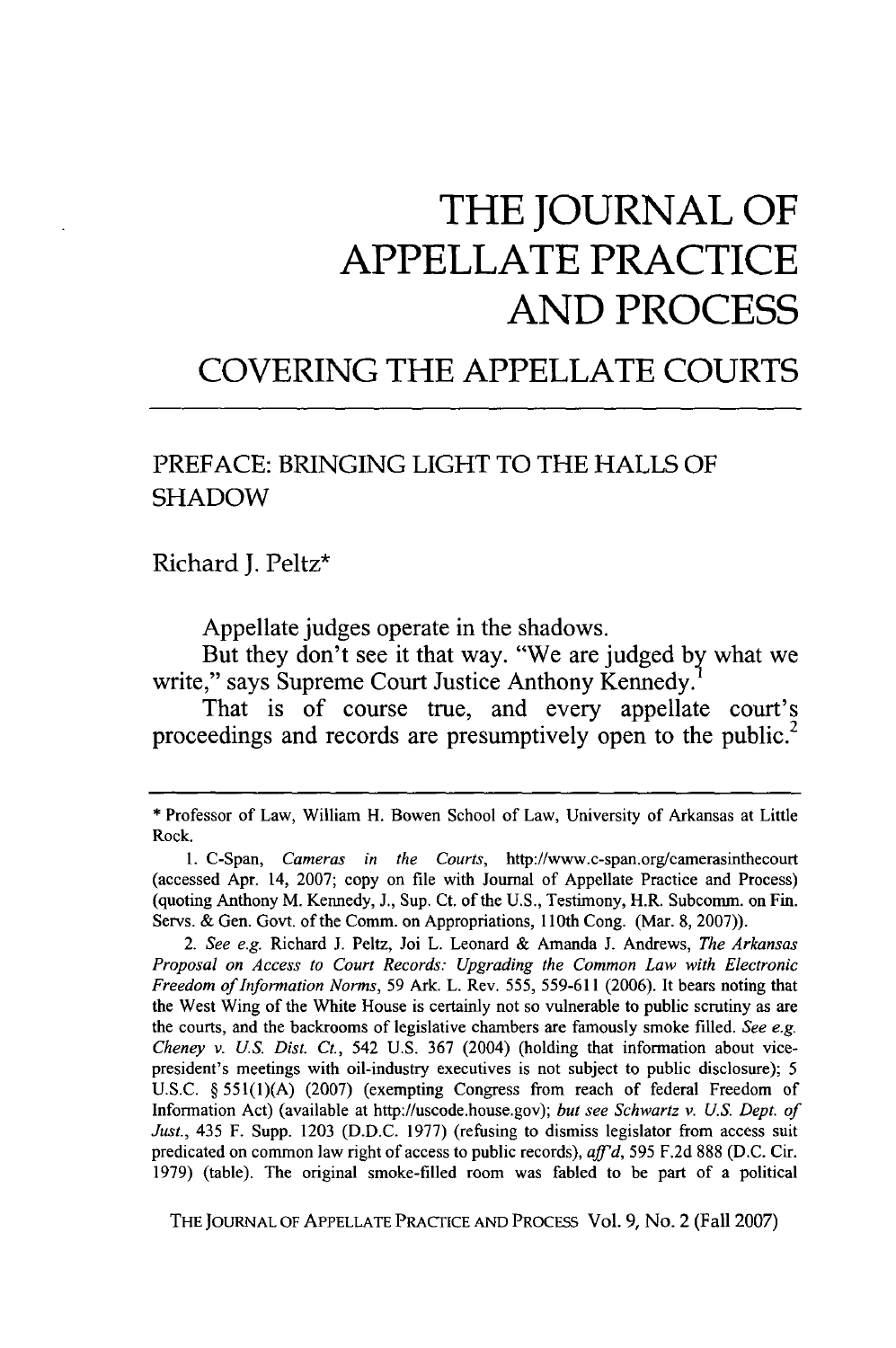Yet the parts of court activity that we see and hear seem only to whet our appetite for the rest of the process. What goes on during all that time when the judges are not in the courtroom?

What, for example, do the Justices of the Supreme Court do when they're behind the velvet-red drapes? One imagines the unfathomable machinations of the Wizard of  $Oz<sup>3</sup>$  In the presentday halls of One First Street in northeast Washington, one would be less surprised **by** a Horse of Many Colors than a unanimous decision.

Some of the known details of Supreme Court practice reliably kindle cocktail party prattle. We know the fabled Rule of Four for granting certiorari.<sup>4</sup> We know of "the highest court in the land," the Court's officially undisclosed location for basketball play, where the Justices, rather than counselors, do the perspiring.5 And we know that the Scalias celebrate New Year's Eve at the Ginsburgs with caviar and wine,<sup>6</sup> though we can only imagine the discourse on stare decisis and auld lang syne.

We know much less than we would like about how the Court gets from the spirited exchange of the public oral argument to the published opinion **by** "Justice Stevens, with whom Justice Souter joins, and with whom Justice Scalia joins

*3. See The Wizard of Oz* (MGM 1939) (motion picture). Really, *see* it.

*4. See* Joan Maisel Leiman, *The Rule of Four,* 57 Col. L. Rev. 975, 981-82 (1957) (noting that this traditional rule, although unwritten, likely dates back to the nineteenth century); *see also* Charles Alan Wright, Arthur R. Miller, & Edward H. Cooper, 16B *Fed. Prac. & Proc. Juris.* 2d **§** 4004.2 (West Pub. Co. 1996).

*5. See* Gina Holland, *For Lawyers, Highest Court in Land is "Basketball Heaven "; Upstairs from Justices, Players Sweat it Out in Hidden Gym-But Quietly,* Chi. Sun-Times 39 (Sept. 4, 2002). Actually, at least in 2002, only clerks, and none of the justices, played. *Id.*

6. Joan Biskupic, *Justices Strike a Balance: Pals Ginsburg, Scalia Ring in the New Year, then Duke it Out in Court,* USA Today 1D (Dec. 26, 2007).

nominating process, though the term now has broader use. *See* Christopher Thale, *Smoke-Filled Room, in Ency. of Chi.,* http://www.encyclopedia.chicagohistory.org/pages/3217 .html (noting that the term originated in an AP story about a late-night meeting at the Blackstone Hotel in which Warren G. Harding was advanced as the Republican party's nominee for president in 1920, and that it has come to mean "a place, behind the scenes, where cigar-smoking party bosses intrigue to choose candidates") (accessed Apr. 15, 2007; copy on file with Journal of Appellate Practice and Process). Of course, Congress is less smoke-filled today. *See* e.g. Lyndsey Layton, *A Smoking Tradition Snuffed Out by Pelosi,* Wash. Post A7 (Jan. 11, 2007); (indicating that smoking is now banned in the Speaker's Lobby but "still permitted in lawmakers' offices, in two designated smoking rooms in the House office buildings and in a small, concrete room in the Capitol's basement").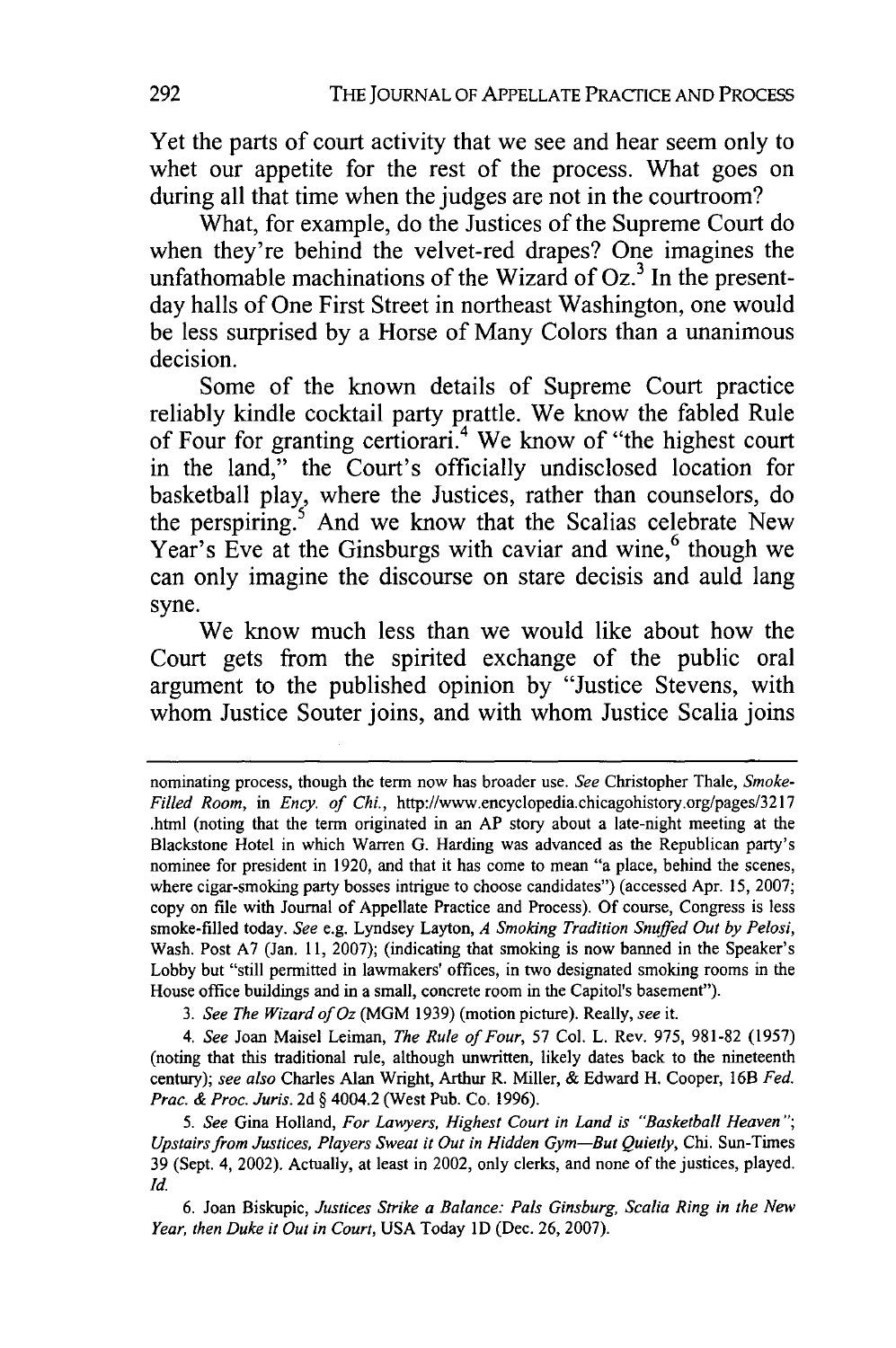except for Part III and footnote 17, dissenting in part."<sup>7</sup> Was it something Stevens said? This is the Great Unexplained, the Black Box of the Court. The facts and the arguments go in, and the decisions and the opinions come out. But what happens in between? Is real life on the Supreme Court as much fun as it was for Walter Matthau and Jill Clayburgh when they pretended to be Justices?<sup>8</sup>

Fortunately, we do not foray alone into this world of enigmatic process; we are guided by an elite corps of journalists, the appellate court reporters. Not the dusty kind on shelves, but the living, walking sort, who write, talk, and do stand-ups on the courthouse steps. They help us by researching, recording, and recalling, by informing, interpreting, and investigating, and by explaining, elucidating, and educating. They are the voices in our heads when we read our favorite newspapers and magazines, and the voices in our living rooms when we hear and watch the news. If you're reading this law journal, you probably are a court-watcher, and you know who these reporters are. You probably have a favorite, maybe two.<sup>9</sup> Maybe there is one you love to hate.

These reporters are closer to the action than we are. Like a member of the White House Press Corps who might occasionally glimpse the President in an informal aside, the appellate court reporter has a better chance than the general public of witnessing justice in a personal pose. Like any reporter who masters a niche beat, the appellate court reporter collects far more background than ever reaches readers. Some of this background enriches the reporting. Some of it is the fascinating minutiae of how the judiciary works (or doesn't) that fails to make the cut because it's not quite newsworthy. And some of it is just fascinating minutiae of interest only to the legal-eagle geek squad.<sup>10</sup>

<sup>7.</sup> *US. v.* Booker, 543 U.S. 220, 272 (2005).

<sup>8.</sup> *See First Monday in October* (Paramount Pictures 1981) (motion picture). Matthau and Clayburgh played Justices Dan Snow and Ruth Loomis. They were both nominated for Golden Globes.

<sup>9.</sup> Yes, I told my students that I would give an "A" to anyone who could arrange a date with my favorite. No, I was not serious. She happens to be happily married. Students, please stop e-mailing her.

*<sup>10,</sup> E.g.,* you, because you read the footnotes in a law journal. I confess that when I was a legal intern in Washington many years ago, I was fascinated by reported sightings of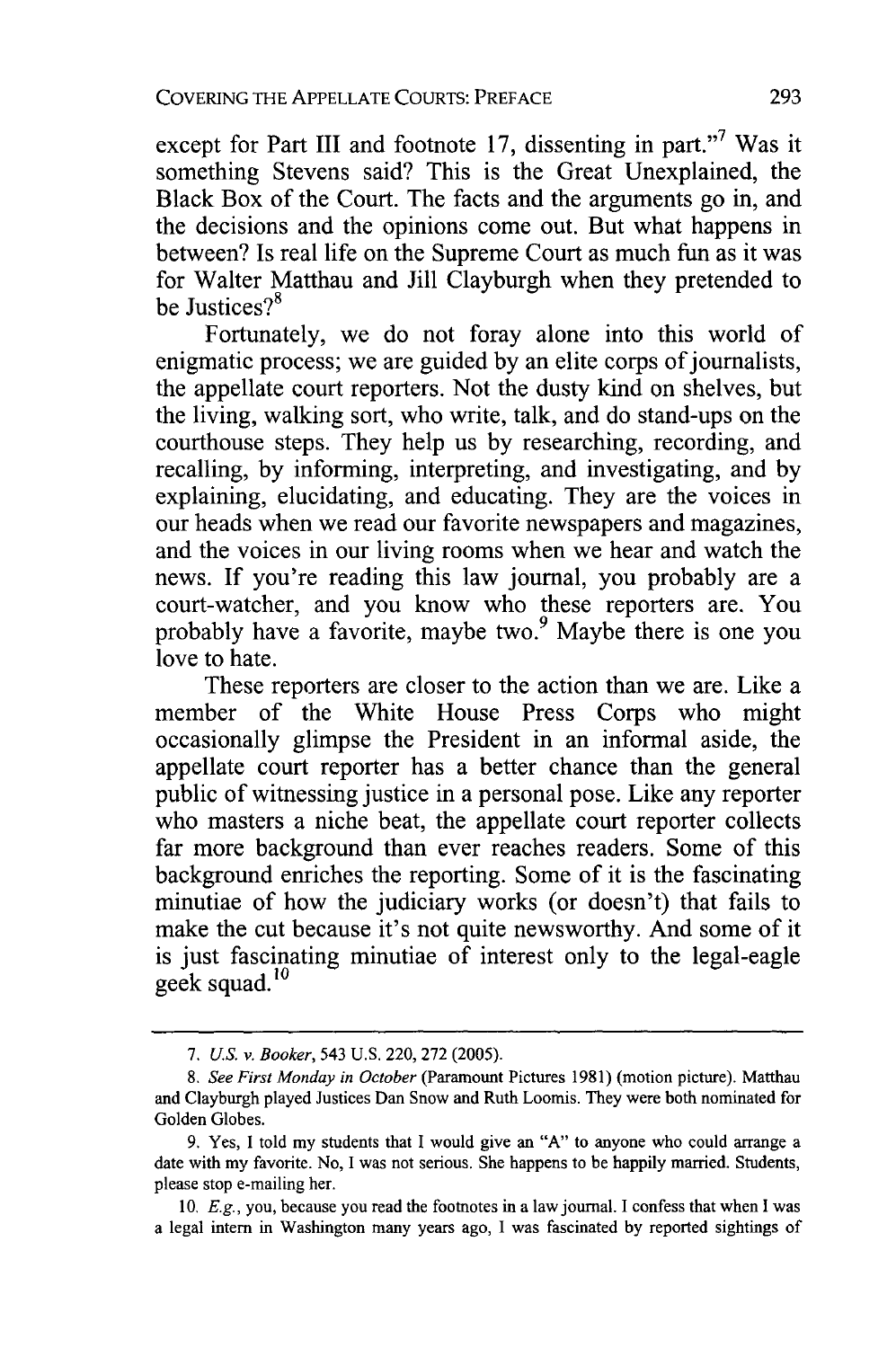Who are these elite journalists? They have remarkable intellect and professional skills, yes, but they also have idiosyncrasies, and even, we hate to admit it, biases. Pulitzer-Prize winner Linda Greenhouse, who has set the standard for print reporting on the Supreme Court in her work for the storied New York Times, made news herself with a **2006** Harvard University speech in which she lamented Bush Administration policy on Guantánamo Bay and religious fundamentalists' "sustained assault on women's reproductive freedom."<sup>11</sup> On a lighter note, Nina Totenberg, whose voice intones legal authority for National Public Radio listeners, demonstrated on The Colbert Report how a reporter covering interminable Senate confirmation hearings stands and gyrates, as if powering a hula hoop, to restore sensation to the backside.<sup>12</sup> So as it turns out, appellate court reporters are people like you and me.

In August **2007,** a panel of veteran Supreme Court reporters convened at the national convention of the Association for Education in Journalism and Mass Communication.<sup>13</sup> where

12. *Colbert Report,* "NPR's Legal Correspondent Helps Stephen with His Pledge Drive" (Comedy C. Jan. 19, 2006) (TV series) (video available at http://www.comedy central.com/colbertreport/videos.jhtml?videold=49863) (accessed Apr. 21, 2008; copy of initial screen on file with Journal of Appellate Practice and Process). In the interest of full disclosure, I must reveal that I once shared with Totenberg and her husband a plane ride on a private jet. No one gyrated, and they are lovely people.

13. I was there, so the following recollections derive from my notes.

Incidentally, Linda Greenhouse made some more unpleasant news at this program. When C-SPAN arrived to video-record the panel, Greenhouse, who had not been warned that television broadcast was a possibility, objected. The panel coordinators decided to bar the cameras. *See e.g.* John Eggerton, *Journalism Educators Bar C-SPAN,* Broadcasting & Cable (Aug. 10, 2007) (available at http://www.broadcastingcable.com/article/CA6467927 .html) (quoting Greenhouse as saying that when she "accepted the invitation to speak to a roomful of journalists and professors, no one said anything about a nationally televised event," and that "[t]here is a difference between appearing before a room of 50 or so professors and speaking in front of national television") (accessed Apr. 21, 2008; copy on file with Journal of Appellate Practice and Process).

As cameras in the courts have long been an agenda item of media advocates, the irony of a famous court reporter's camera shyness, compounded by the complicity of journalism educators, was lost on few. AEJMC subsequently passed a resolution directing

Justice O'Connor at the Watergate Safeway, where I too shopped for groceries. I was tempted to stake the place out to learn her preference in breakfast cereal. So I understand where you're coming from.

*<sup>11.</sup> All Things Considered,* "Critics Question Reporter's Airing of Personal Views" (Natl. Pub. Radio Sept. 26, 2006) (radio broad.) (transcript and audio available at http:// www.npr.org/templates/story/story.php?storyld=6146693) (accessed Apr. 16, 2008; copy of transcript on file with Journal of Appellate Practice and Process).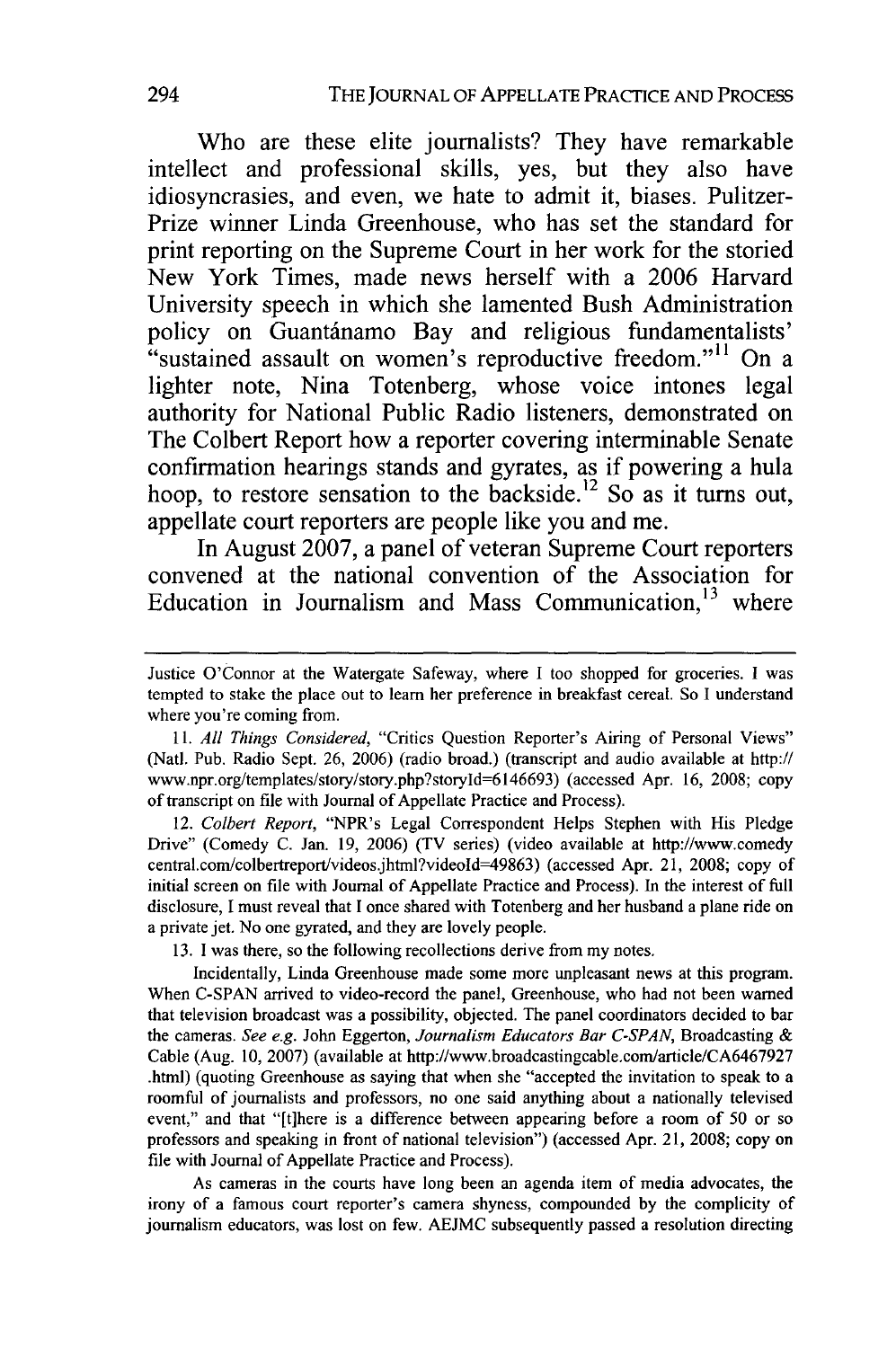moderator Amy Gajda<sup>14</sup> asked the panelists to name their favorite Supreme Court cases. Washington Post reporter Charles Lane discussed *United States* v. Cruikshank,<sup>15</sup> the Reconstruction-era decision in which the Court declined to construe the then-new Fourteenth Amendment to reach private acts, holding that the "power of the national government is limited to the enforcement of . . . [the] guaranty" against discrimination **by** the states themselves.

Other panelists made more recent selections. Lyle Denniston, senior statesman of the panel, lately a resident genius on **SCOTUSblog,** and a Sun reporter when **I** was growing up in Baltimore, discussed *Bush v. Gore*.<sup>17</sup> He argued that the case represented the triumph of law over politics and spared the nation a constitutional crisis. Noting the oral-argument skills of the lawyers in her pick, Jan Crawford Greenburg of **ABC** News cited the 2000 case in which the Supreme Court disallowed **FDA** regulation of cigarettes.<sup>18</sup> Greenhouse referenced the 2003 decision on affirmative action in higher education, *Grutter v. Bollinger.19* Tony Mauro-lately of Legal Times, American Lawyer Media, and law.com-and Pete Williams of **NBC** both reemphasized *Bush v. Gore,* and mentioned in addition the Guantdnamo detainee cases 2° and *Elk Grove Unified School*

14. Assistant Professor of Journalism and Law, University of Illinois College of Law.

15. 92 U.S. 542 (1876). Chuck Lane, the editor who fired Stephen Glass from The New Republic in 1998, was played by Peter Sarsgaard in *Shattered Glass* (Lions Gate 2003) (motion picture). He noted to appreciative laughter at the AEJMC panel discussion that he did not cover *Cruikshank* personally, but he also indicated that the case would be included in his then-upcoming book. *See* Charles Lane, *The Day Freedom Died: The Colfax Massacre, the Supreme Court, and the Betrayal of Reconstruction* (Henry Holt & Co. 2008).

*16. Cruikshank,* 92 U.S. at 555.

17. 531 U.S. 98 (2000).

18. *FDA v. Brown & Williamson Tobacco Corp.,* 529 U.S. 120 (2000). Solicitor General Seth P. Waxman argued *Brown & Williamson* for the Government, and Washington, D.C., food and drug attorney Richard M. Cooper argued for the respondents.

19. 539 U.S. 306 (2003).

20. *Hamdan v. Rumsfeld,* 548 U.S. 557 (2006); *Hamdi v. Runsfeld,* 542 U.S. 507 (2004); *Rasul v. Bush,* 542 U.S. 466 (2004); *Rumsfeld v. Padilla,* 542 U.S. 426 (2004).

an apology to C-SPAN, pledging an open-coverage policy for the future, and indicating that all invited panelists will now be informed of that policy. AEJMC, 2007 Cony. Res. 3, *Resolution to Affirm Openness in AEJMC Convention Panels and Presentations* (Aug. 15, 2007) (available at http://www.aejmc.org/\_events/convention/resolutions/07resolutions/ resolution\_3.pdf) (accessed Apr. 21, 2008; copy on file with Journal of Appellate Practice and Process).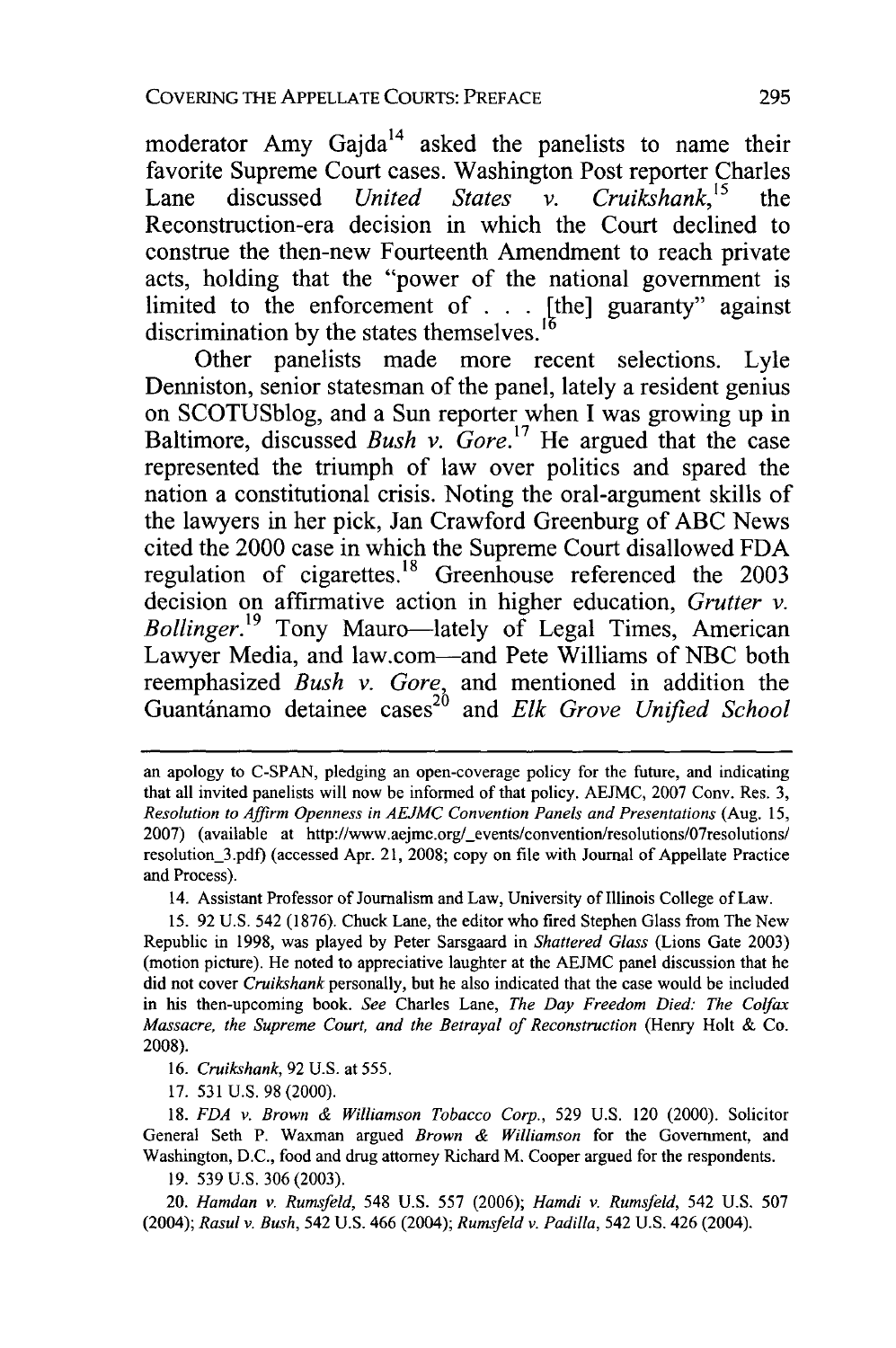*District v. Newdow.*<sup>21</sup> Mauro and Williams also talked about the challenges of reporting on cases involving life and death, Mauro speaking of a capital case<sup>22</sup> and Williams of the "right to die"  $cases$ <sup>23</sup>

Dahlia Lithwick of Slate also discussed *Newdow*. She noted that court-watchers expected the oral argument to be an "unmitigated train wreck," as Michael Newdow-a lawyer and atheist whose daughter was compelled to recite the pledge in school-argued the case himself, despite his emotional investment. Indeed, Lithwick pointed out, Newdow "broke every rule of how you talk to the Court"; he was "pushy," "aggressive," and "dramatic." But, she concluded, "he rocked it." Take-home lesson: As she put it, "we could learn a thing or two" from persons outside the usual judicial circles.

The AEJMC panelists' testimonies recounted not just legal drama, but real memories of daily life and human foibles. Mauro told of accompanying Newdow to a store in Sacramento where the latter tried on hula skirts in anticipation of a party for his daughter. Lane recalled joggers who ran right past Justice Breyer but stopped to watch Pete Williams. Williams for his part remembered thinking that he was being booed by demonstrators awaiting the *Bush v. Gore* ruling when they were instead focused on a Gore attorney. And he admitted that the "high point of the [2006-07] term," at least from his perspective, was that he "could not often enough on the air say 'Bong Hits for Jesus."<sup>24</sup>

All of these stories suggest that covering the appellate courts is an intense endeavor. Reporters on every beat walk a fine line between journalistic detachment and intimacy with their subjects, but these reporters are called on to walk that line with unparalleled sobriety. On the one hand, they must have an appreciation for the subtleties of legal tradition, the nuances of legal argument, and the inherent humanity, for better and for worse, of our justice system. On the other hand, they must possess the sharpest of journalistic skills if they are to translate

<sup>21. 542</sup> U.S. 1 (2004). *Newdow* is the "under God" Pledge of Allegiance case that the Court kicked in 2004 for lack of standing.

<sup>22.</sup> *Penry v. Johnson,* 532 U.S. 782 (2001).

<sup>23.</sup> *Gonzales v. Ore.,* 546 U.S. 243 (2006); Wash. *v. Glucksberg,* 521 U.S. 702 (1997); *see also Cruzan v. Dir., Mo. Dept. of Health,* 497 U.S. 261 (1990).

<sup>24.</sup> *See Morse v. Frederick, 551* **U.S. \_,** 127 S. Ct. 2618 (2007).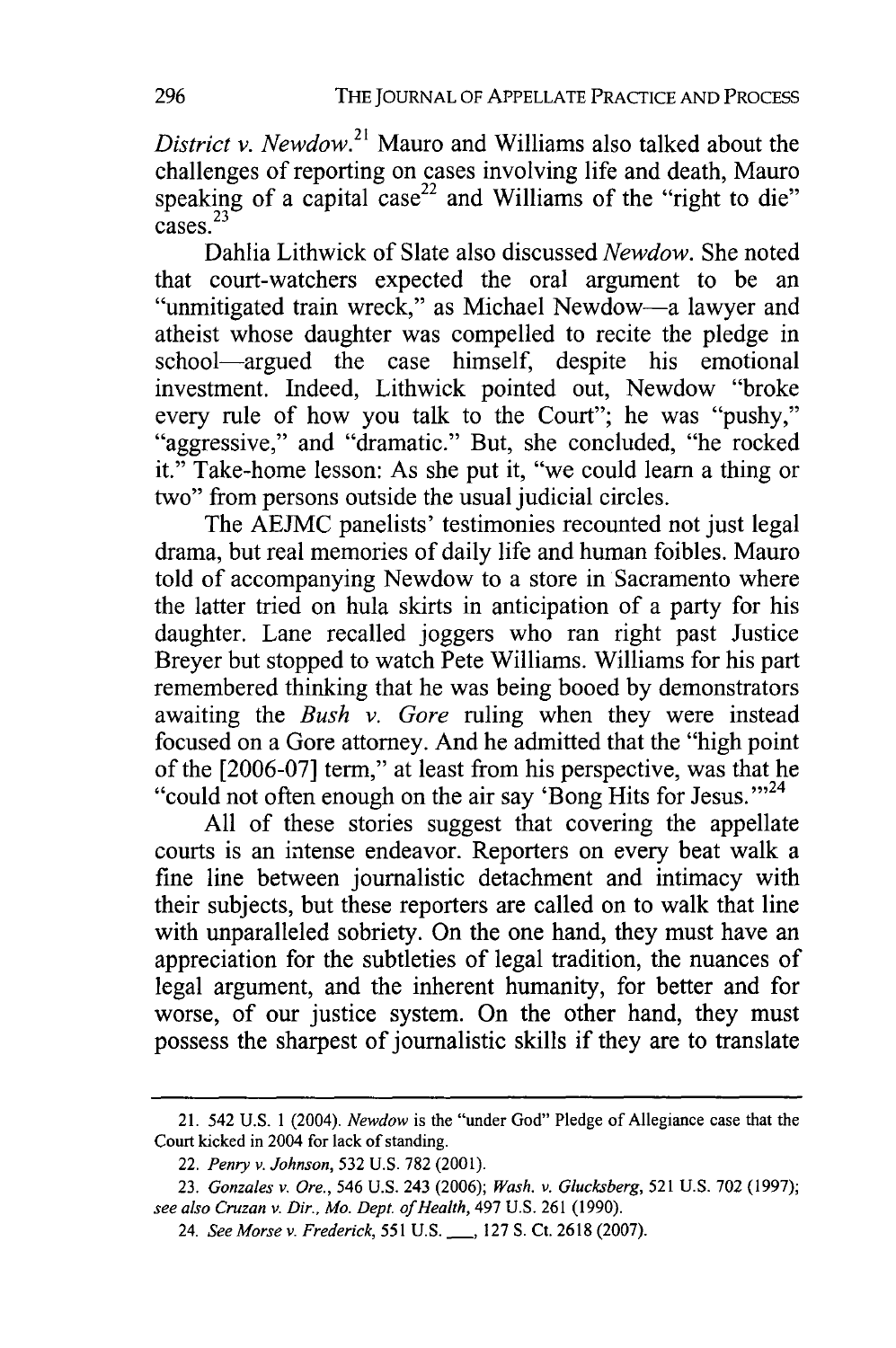the peculiar archaisms of law into stories that convey to their audience the practical import of those rules and their results. The best of our court reporters are at once keen observers, logical thinkers, and master storytellers.

Though the writers in this special section acknowledge that appellate court reporting is not always regarded by newsroom editors as the art that it is or can be, it is nonetheless with this rarest of perspectives—the reporter as artist—that The Journal turns to the subject of covering the courts. The following pages offer essays from two of the nation's leading legal journalists, Lyle Denniston and Tony Mauro. As well, The Journal presents here two perspectives from the courthouse: one from the bench, that of Judge Diarmuid F. O'Scannlain of the Ninth Circuit, and one from public information officer Robert Craig Waters of the Florida Supreme Court. Judge O'Scannlain is well known to lawyers, law students, and Journal readers as no shrinking violet on the bench, having tackled his share of high-profile cases, including the  $2006$  jailing of video blogger Josh Wolf.<sup>25</sup> Craig Waters is a legend in his own time, having been the face of the Florida judiciary in the 2000 election debacle. But Waters was known among journalists before 2000, and is still hailed, for leading Florida courts to become perhaps the most publicly accessible judicial system in the world.

Denniston and Waters discuss the need for, and the advantages of, timely electronic access to the proceedings and rulings of state and federal appellate courts. Denniston lays out the practical constraints of competitive modern journalism, and Waters recounts how the Florida courts famously went online amid a global dispute over execution by electric chair. Mauro offers five points of guidance for courts that are intended to make living with the media watchdog a tolerable, and maybe even rewarding, exercise. And Judge O'Scannlain offers his observations on televised court proceedings, suggesting that feeding the media beast might be more in the public interest and less a detestable chore than some members of the appellate courts have long thought.

<sup>25.</sup> *In re Subpoena,* 201 Fed. Appx. 430 (9th Cir. 2006).